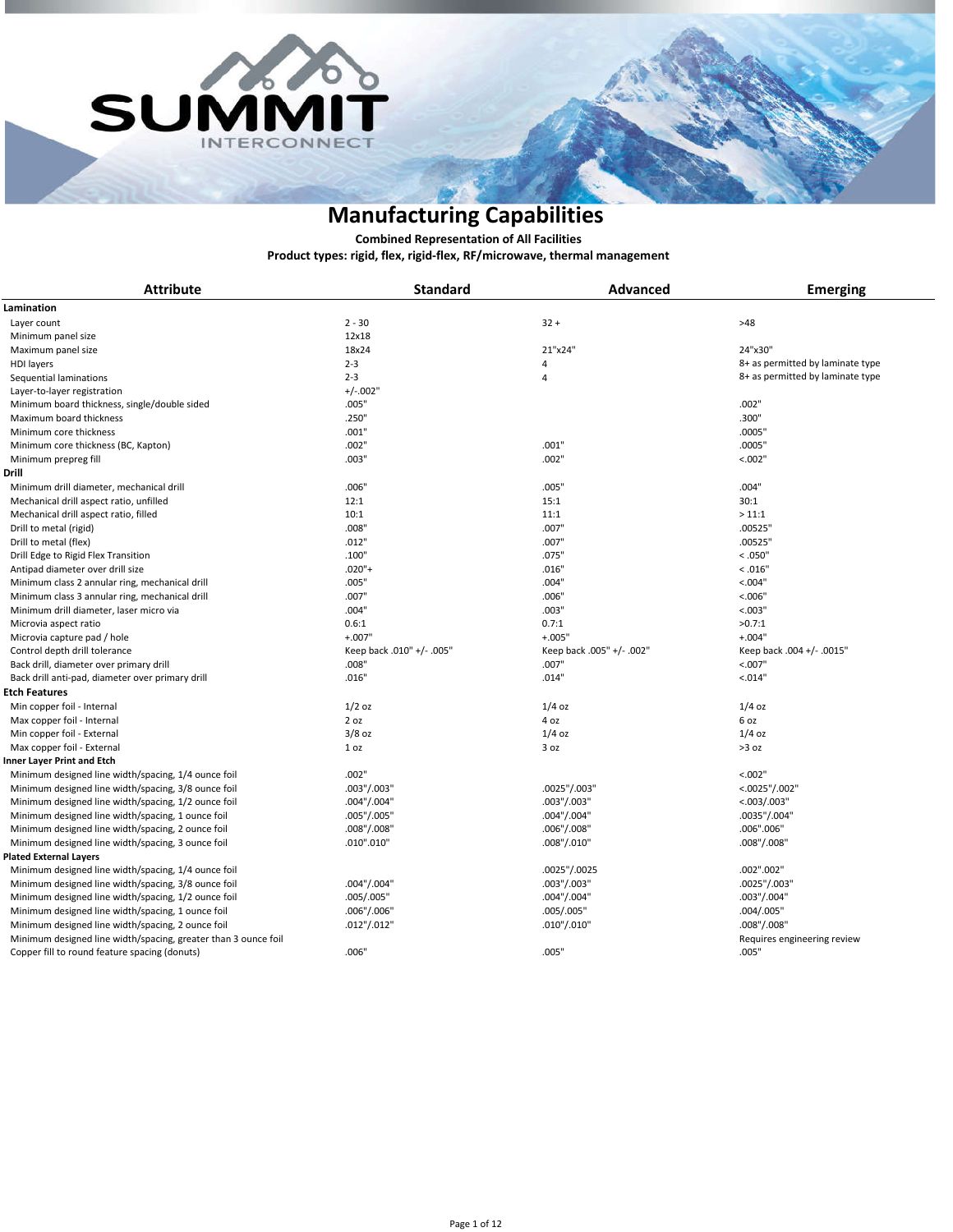

 $F = Pad = DRL + .012" / Button = DRL + .004"$ 

less than  $+/-0015"$ 

red, blue, black, white

 $Unbalanced$  Constructions AABUS

| <b>Flex Button Plate</b>                             |                                     |                                     |                   |
|------------------------------------------------------|-------------------------------------|-------------------------------------|-------------------|
| Flex PCB Button Plate: Pad + Drill, Button + Drill   | Pad = DRL+ .016"/Button=DRL + .008" | Pad = DRL+ .014"/Button=DRL + .006" | $Pad = DRL + .01$ |
| Soldermask                                           |                                     |                                     |                   |
| LDI solder mask minimum web width, green color       | .004"                               | .003"                               | less than .003"   |
| LDI solder mask clearance                            | $+/-.002"$                          | $+/-.0015"$                         | less than $+/-.0$ |
| Legend                                               |                                     |                                     |                   |
| Inkjet legend printing                               | White                               | White                               | White             |
| Color options                                        | Green                               | red, blue, black, white             | red, blue, blacl  |
| Mechanical                                           |                                     |                                     |                   |
| Board profile dimensional tolerance                  | $+/-.005"$                          | $+/-.002"$                          | $<+/-.002"$       |
| Plated through hole diameter tolerance               | $+/-.003"$                          | $+/-.002"$                          | $<+/-.002"$       |
| Non-plated through hole diameter tolerance           | $+.002$ "/ $-.001$ "                | $+/-.001"$                          | $<+/-.001"$       |
| Board flatness, warp and twist Per IPC-TM-650 2.4.22 | < .75%                              | <.5% Balanced Construction          | Unbalanced Co     |
| <b>Impedance Testing</b>                             |                                     |                                     |                   |
| Impedance controlled - single ended +/- %            | $+/-10%$                            | $+/-5%$                             | $<+/- 5%$         |
| Impedance controlled - edge couped diff. +/- %       | $+/-10%$                            | $+/-8%$                             | $<+/- 5%$         |
| Impedance controlled - broad side diff. +/- %        | $+/-10%$                            | $+/-8%$                             | $<+/- 5%$         |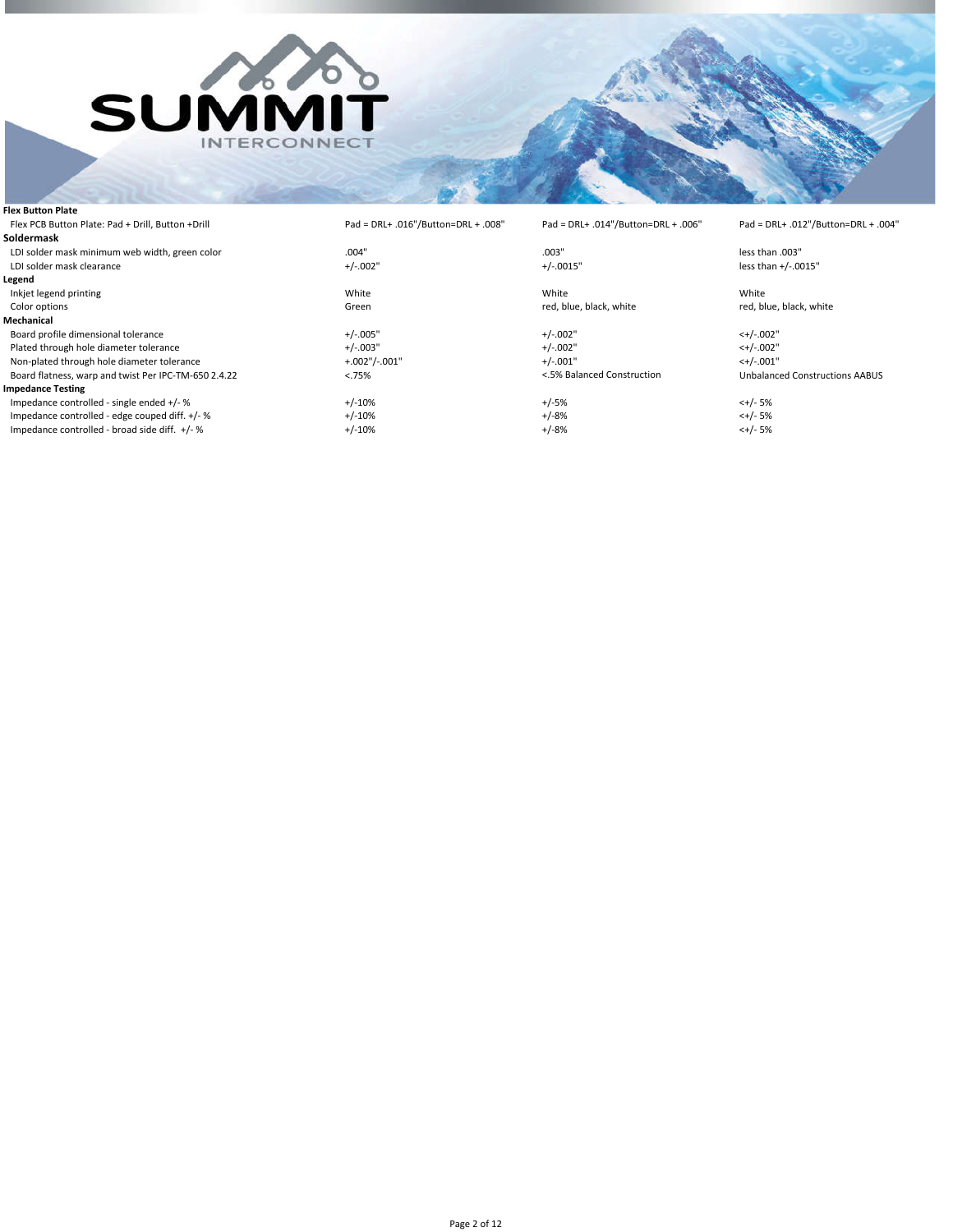



### **Anaheim**

#### **Product types: rigid, HDI, flex, rigid-flex** Manufacturing Capabilities

| <b>Attribute</b>                                               | <b>Standard</b>           | <b>Advanced</b>           | <b>Emerging</b>             |
|----------------------------------------------------------------|---------------------------|---------------------------|-----------------------------|
| Lamination                                                     |                           |                           |                             |
| Layer count                                                    | $2 - 30$                  | $32 +$                    | $40+$                       |
| Minimum panel size                                             | 12x18                     |                           |                             |
| Maximum panel size                                             | 18x24, 21x24              | 24x36                     | 24x28 HDI                   |
| <b>HDI</b> layers                                              | $2 - 3$                   | $4 +$                     | $7+$                        |
| Sequential laminations                                         | $2 - 3$                   | $4 +$                     | $7+$                        |
| Layer to layer registration tolerance                          | .005"                     | .003"                     | .002"                       |
| Minimum board thickness                                        | .020"                     | .005"                     | .002"                       |
| Maximum board thickness                                        | .220"                     | .250"                     | .300"                       |
| Minimum core thickness                                         | .002"                     | .001"                     | .0005"                      |
| Minimum core thickness (BC, Kapton)                            | .002"                     | .001"                     | .0005"                      |
| Minimum prepreg fill                                           | .003"                     | .002"                     | < .002"                     |
| Drill                                                          |                           |                           |                             |
| Minimum drill mechanical                                       | .0098"                    | 0.006'                    | .004"                       |
| Mechanical drill aspect ratio, unfilled                        | 10:1                      | 14:1                      | >14:1                       |
| Mechanical drill aspect ratio, filled                          | 10:1                      | 14:1                      | >14:1                       |
| Drill to metal (rigid)                                         | .010"                     | .008"                     | .006"                       |
| Drill to metal (flex)                                          | .012"                     | .010"                     | .008"                       |
| Drill Edge to Rigid Flex Transition                            | .100"                     | .075"                     | < 0.050"                    |
| Antipad over drill size                                        | $.020"$ +                 | $.016"+$                  | $.012"$ +                   |
|                                                                | .005"                     | .004"                     | < 0.004"                    |
| Minimum class 2 annular ring, mechanical drill                 |                           |                           |                             |
| Minimum class 3 annular ring, mechanical drill                 | .007"                     | .006"                     | < 0.006"                    |
| Laser via drill size                                           | .005"                     | .004"                     | < 0.004"                    |
| Microvia aspect ratio                                          | .6:1                      | .75:1                     | 1:01                        |
| Microvia capture pad / hole                                    | $+.007"$                  | $+.005"$                  | $+.004"$                    |
| Control depth drill tolerance                                  | Keep back .010" +/- .005" | Keep back .005" +/- .002" | Keep back .004 +/- .0015"   |
| Back drill, diameter over primary drill                        | .008"                     | .007"                     | < 0.007"                    |
| Back drill anti-pad, diameter over primary drill               | .016"                     | .014"                     | < 0.014"                    |
| <b>Etch Features</b>                                           |                           |                           |                             |
| Min copper foil - Internal                                     | $1/2$ oz                  | $1/4$ oz                  | $1/4$ oz                    |
| Max copper foil - Internal                                     | 2 oz                      | 4 oz                      | 6 oz                        |
| Min copper foil - External                                     | $3/8$ oz                  | $1/4$ oz                  | $1/4$ oz                    |
| Max copper foil - External                                     | 1 <sub>oz</sub>           | 3 oz                      | >3 oz                       |
| <b>Inner Layer Print and Etch</b>                              |                           |                           |                             |
| Minimum designed line width/spacing, 1/4 ounce foil            | Not Standard              | Not Advance               | .002".002"                  |
| Minimum designed line width/spacing, 3/8 ounce foil            | Not Standard              | Not Advance               | .0025"/.0025"               |
| Minimum designed line width/spacing, 1/2 ounce foil            | .004"/.004"               | .003"/.003"               | .002"/.0025"                |
| Minimum designed line width/spacing, 1 ounce foil              | .005/.005"                | .004"/.004"               | .003"/.0035"                |
| Minimum designed line width/spacing, 2 ounce foil              | .006"/.006"               | .005"/.006"               | .004"/.006"                 |
| Minimum designed line width/spacing, 3 ounce foil              | $.012$ "/.012"            | $.010$ "/.010"            | .008"/.008"                 |
| <b>Plated External Layers</b>                                  |                           |                           |                             |
| Minimum designed line width/spacing, 1/4 ounce foil            | Not Standard              | .0025"/.0025              | .002".002"                  |
| Minimum designed line width/spacing, 3/8 ounce foil            | .004"/.004"               | .003"/.003"               | .0025"/.003"                |
| Minimum designed line width/spacing, 1/2 ounce foil            | .005/.005"                | .004"/.004"               | .003"/.004"                 |
| Minimum designed line width/spacing, 1 ounce foil              | .006"/.006"               | .005/.005"                | .004/.005"                  |
| Minimum designed line width/spacing, 2 ounce foil              | $.012$ "/.012"            | $.010$ "/.010"            | .008"/.008"                 |
| Minimum designed line width/spacing, greater than 3 ounce foil |                           |                           | Requires engineering review |
| Copper fill to round feature spacing (donuts)                  | .006"                     | .005"                     | .005"                       |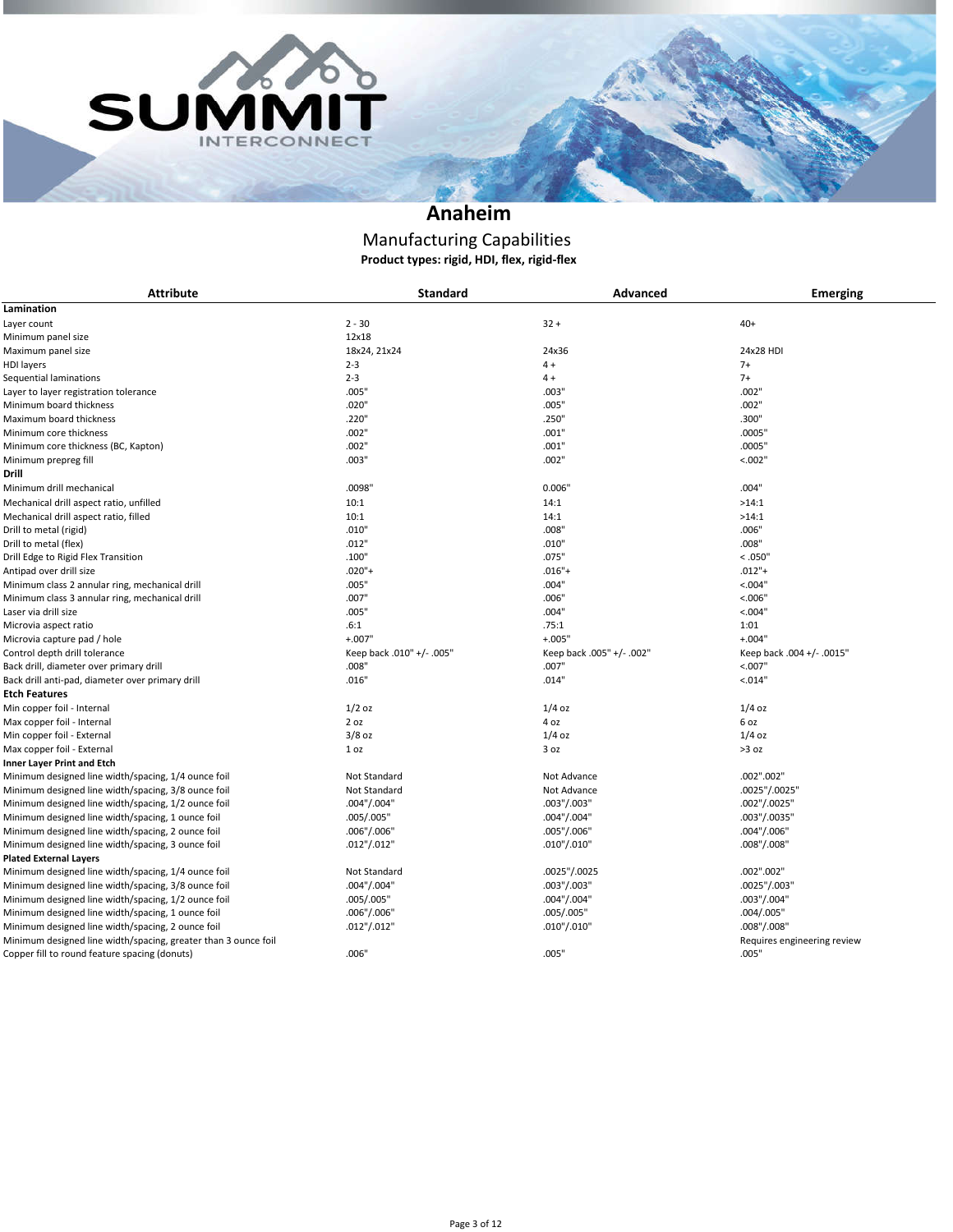

| <b>Flex Button Plate</b>                             |                                     |                                     |                                     |
|------------------------------------------------------|-------------------------------------|-------------------------------------|-------------------------------------|
| Flex PCB Button Plate: Pad + Drill, Button +Drill    | Pad = DRL+ .016"/Button=DRL + .008" | Pad = DRL+ .014"/Button=DRL + .006" | Pad = DRL+ .012"/Button=DRL + .004" |
| Soldermask                                           |                                     |                                     |                                     |
| LDI solder mask minimum web width, green color       | .004"                               | .0035"                              | .003"                               |
| LDI solder mask clearance                            | .003"                               | .002"                               | .0015"                              |
| Color options                                        | Green                               | red, blue, black, white             | red, blue, black, white             |
| Legend                                               |                                     |                                     |                                     |
| Inkjet legend printing                               | White                               | White                               | White                               |
| Color options                                        | Green                               | red, blue, black, white             | red, blue, black, white             |
| Mechanical                                           |                                     |                                     |                                     |
| Board profile dimensional tolerance                  | $+/-.005"$                          | $+/-.002"$                          | $<+/-.002"$                         |
| Plated through hole diameter tolerance               | $+/-.003"$                          | $+/-.002"$                          | $<+/-.002"$                         |
| Non-plated through hole diameter tolerance           | $+.002$ "/ $-.002$ "                | $+/-.001"$                          | $<+/-.001"$                         |
| Board flatness, warp and twist Per IPC-TM-650 2.4.22 | < .75%                              | <.5% Balanced Construction          | Unbalanced Constructions AABUS      |
| <b>Impedance Testing</b>                             |                                     |                                     |                                     |
| Impedance controlled - single ended +/- %            | 10%                                 | 8%                                  | 5%                                  |
| Impedance controlled - edge couped diff. +/- %       | 10%                                 | 8%                                  | 5%                                  |
| Impedance controlled - broad side diff. +/- %        | 10%                                 | 8%                                  | 5%                                  |
|                                                      |                                     |                                     |                                     |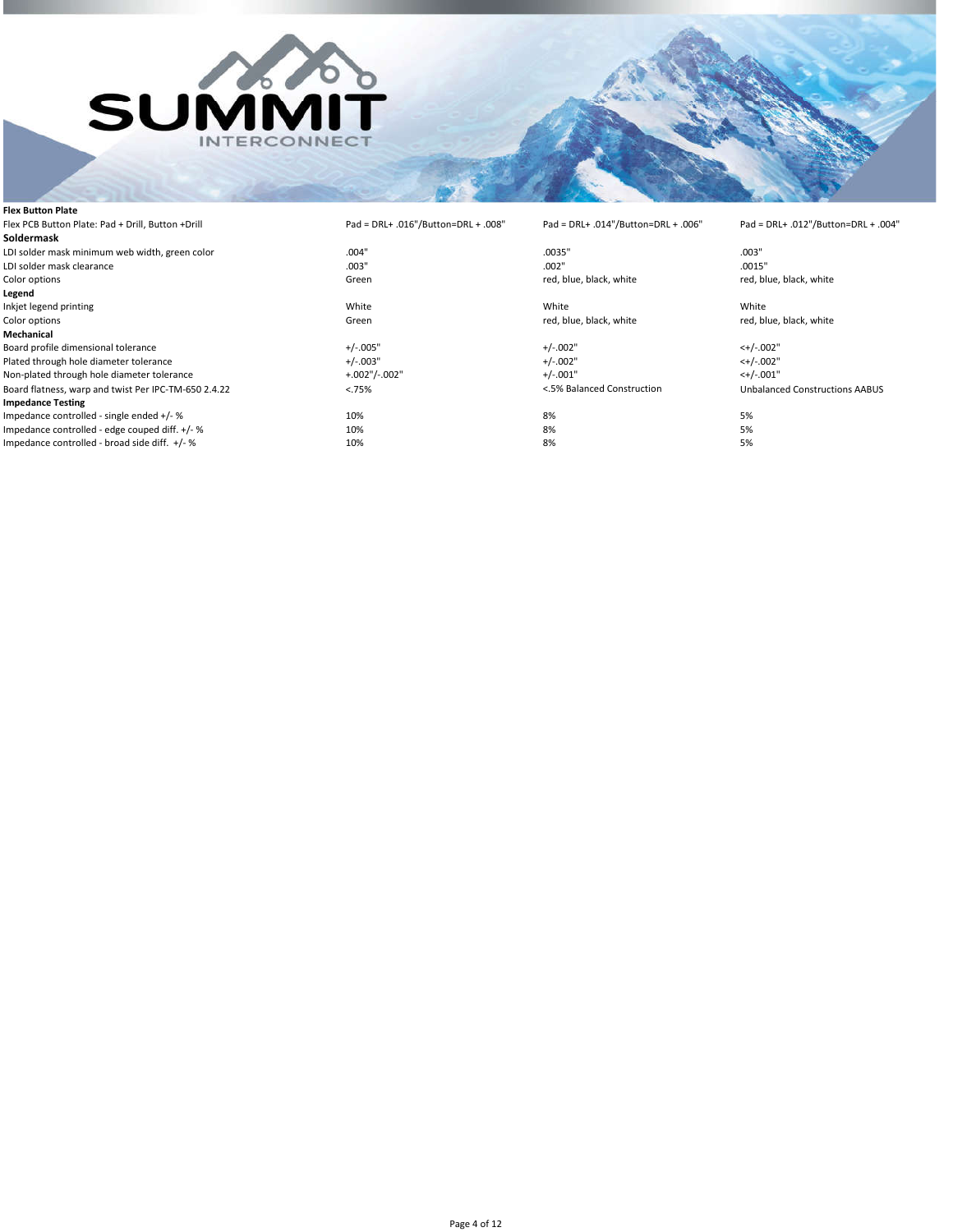



# **Chicago**

#### Manufacturing Capabilities **Product types: Rigid, Flex**

| <b>Attribute</b>                                               | <b>Standard</b>           | Advanced                  | <b>Emerging</b>             |
|----------------------------------------------------------------|---------------------------|---------------------------|-----------------------------|
| Lamination                                                     |                           |                           |                             |
| Layer count                                                    | 10                        | 24                        | $24+$                       |
| Minimum panel size                                             | 12x18                     |                           |                             |
| Maximum panel size                                             | 18x24                     | 24x28                     |                             |
| <b>HDI</b> layers                                              | $2 - 3$                   | 4                         | $4+$                        |
| Sequential laminations                                         | $2 - 3$                   | 4                         | $4+$                        |
| Layer to layer registration tolerance                          | .005"                     | .003"                     | .002"                       |
| Minimum board thickness                                        | .012"                     | .010"                     | .006"                       |
| Maximum board thickness                                        | < .250"                   | 0.250"                    | .400"                       |
| Minimum core thickness                                         | .003"                     | .002"                     | .001"                       |
| Minimum core thickness (BC, Kapton)                            | .002"                     | .001"                     | .0005"                      |
| Minimum prepreg fill                                           | .004"                     | .003"                     | .002"                       |
| Drill                                                          |                           |                           |                             |
|                                                                |                           |                           |                             |
| Minimum drill diameter, mechanical drill                       | .009"                     | .008"                     | .006"                       |
| Mechanical drill aspect ratio, unfilled                        | 8:1                       | 10:1                      | 16:1                        |
| Mechanical drill aspect ratio, filled                          | 8:1                       | 10:1                      | >14:1                       |
| Drill to metal (rigid)                                         | .009"                     | .008"                     | .006"                       |
| Drill to metal (flex)                                          | <b>NA</b>                 | <b>NA</b>                 | <b>NA</b>                   |
| Drill Edge to Rigid Flex Transition                            | <b>NA</b>                 | NA                        | <b>NA</b>                   |
| Antipad diameter over drill size                               | .018"                     | .016"                     | .012"                       |
| Minimum class 2 annular ring, mechanical drill                 | .005"                     | .004"                     | < 0.04"                     |
| Minimum class 3 annular ring, mechanical drill                 | .007"                     | .006"                     | < 0.006"                    |
| Minimum drill diameter, laser micro via                        | .006"                     | .004"                     | .003"                       |
| Microvia aspect ratio                                          | .6:1                      | .75:1                     | 1:01                        |
| Microvia capture pad / hole                                    | $+.007"$                  | $+.005"$                  | $+.004"$                    |
| Control depth drill tolerance                                  | Keep back .010" +/- .005" | Keep back .005" +/- .002" | Keep back .004 +/- .0015"   |
| Back drill, diameter over primary drill                        | .008"                     | .007"                     | < 0.007"                    |
| Back drill anti-pad, diameter over primary drill               | .016"                     | .014"                     | < 0.014"                    |
| Etch Features                                                  |                           |                           |                             |
| Min copper foil - Internal                                     | $1/2$ oz                  | $1/4$ oz                  | $1/4$ oz                    |
| Max copper foil - Internal                                     | 2 oz                      | 4 oz                      | 6 oz                        |
| Min copper foil - External                                     | $3/8$ oz                  | $1/4$ oz                  | $1/4$ oz                    |
| Max copper foil - External                                     | 1 oz                      | 3 oz                      | 3 oz                        |
| <b>Inner Layer Print and Etch</b>                              |                           |                           |                             |
| Minimum designed line width/spacing, 1/4 ounce foil            | Non Standard              | Not Advanced              | $<.003$ "/.003"             |
| Minimum designed line width/spacing, 3/8 ounce foil            | .004"/.004"               | .003"/.003"               | .0025"/.003"                |
| Minimum designed line width/spacing, 1/2 ounce foil            | .005/.005"                | .004"/.004"               | .003"/.004"                 |
| Minimum designed line width/spacing, 1 ounce foil              | .006"/.006"               | .005/.005"                | .004/.005"                  |
| Minimum designed line width/spacing, 2 ounce foil              | .006''/.006''             | .005"/.006"               | .004''/.006''               |
| Minimum designed line width/spacing, 3 ounce foil              | $.012$ "/.012"            | .010"/.010"               | $.008$ "/.008"              |
| <b>Plated External Layers</b>                                  |                           |                           |                             |
| Minimum designed line width/spacing, 1/4 ounce foil            | Not Standard              | Not Standard              | Not Standard                |
| Minimum designed line width/spacing, 3/8 ounce foil            | Not Standard              | Not Standard              | Not Standard                |
| Minimum designed line width/spacing, 1/2 ounce foil            | .004"/.004"               | .003"/.003"               | .002"/.0025"                |
| Minimum designed line width/spacing, 1 ounce foil              | .005/.005"                | .004"/.004"               | .003"/.0035"                |
| Minimum designed line width/spacing, 2 ounce foil              | $.006$ "/.006"            | .005"/.006"               | .004''/.006''               |
| Minimum designed line width/spacing, greater than 3 ounce foil |                           |                           | Requires engineering review |
| Copper fill to round feature spacing (donuts)                  | .006"                     | .005"                     | < .005"                     |
|                                                                |                           |                           |                             |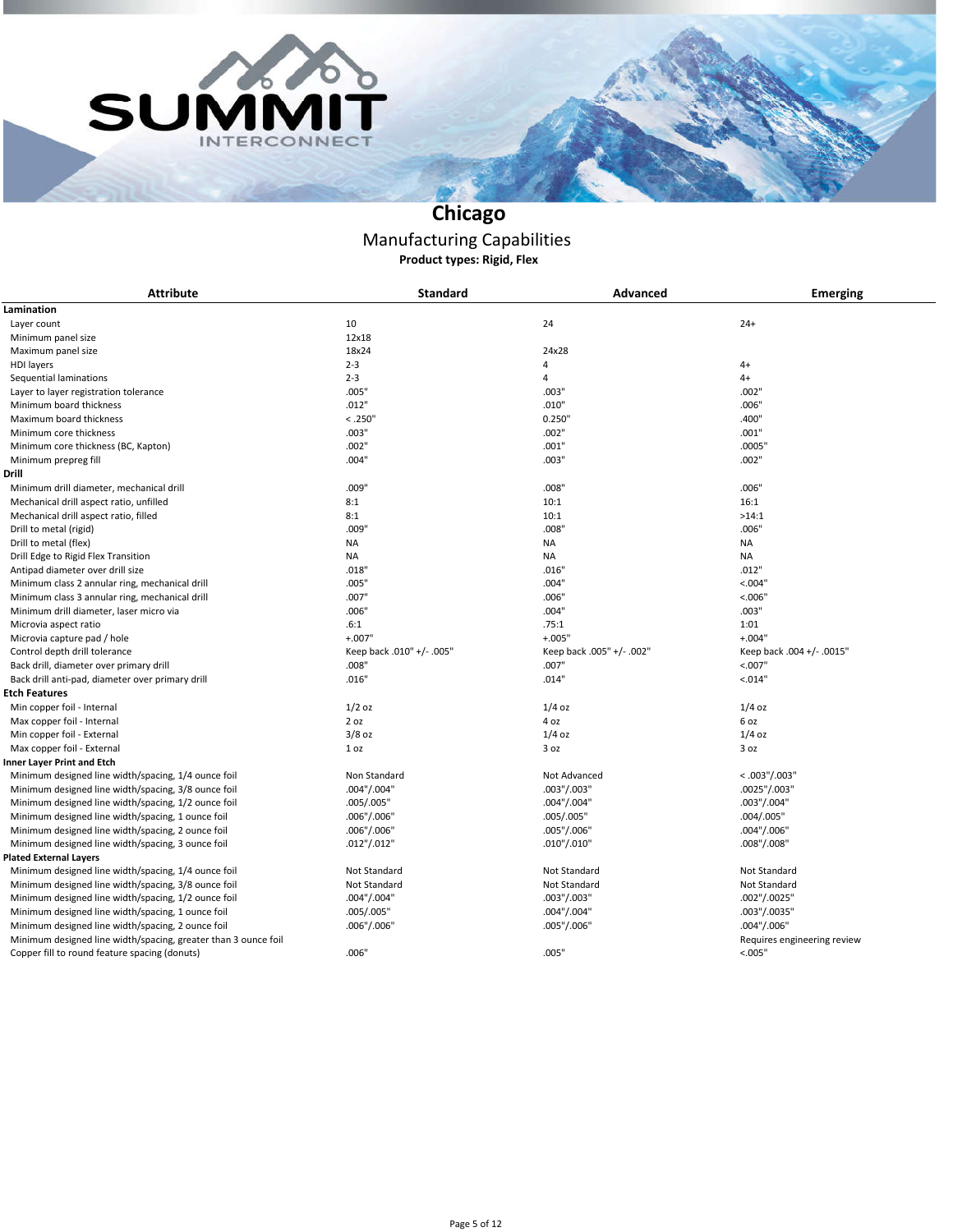

**Flex Button Plate**

**Soldermask**

**Legend**

**Mechanical** 

**Impedance Testing**

Non-plated through hole diameter tolerance

Impedance controlled - broad side diff.  $+/-$ %

#### Flex PCB Button Plate: Pad + Drill, Button +Drill Pad = DRL+ .016"/Button=DRL + .008" Pad = DRL+ .014"/Button=DRL + .006" Pad = DRL+ .012"/Button=DRL + .004"

LDI solder mask minimum web width, green color .004" .003" .0015" LDI solder mask clearance .002" .0015" .001" red, blue, black, white

Inkjet legend printing and the method of the Minite Minite of the Minite White Minite (Inch and Minite Minite M<br>1991 Color options and the Color options of the Minite of the Minite of the Minite of the Minite of the Minite

Board profile dimensional tolerance  $+/-.002$ "  $+/-.002$ "  $-/-.002$ "  $-/-.002$ "  $-/-.002$ "  $-/-.002$ "  $-/-.002$ "  $-/-.002$ "  $-/-.002$ "  $-/-.002$ "  $-/-.002$ "  $-/-.002$ "  $-/-.002$ "  $-/-.002$ "  $-/-.002$ "  $-/-.002$ "  $-/-.002$ "  $-/-.002$ "  $-/-.00$ Plated through hole diameter tolerance  $+/-.002$ "  $+/-.002$ "  $+/-.002$ "  $+/-.002$ "  $-/-.001$ "  $-/-.001$ "  $-/-.001$ "  $-/-.001$ "  $-/-.001$ "  $-/-.002$ "  $-/-.002$ "  $-/-.002$ "  $-/-.003$ "  $-/-.003$ "  $-/-.003$ "  $-/-.001$ "  $-/-.003$ "  $-/-.001$ "  $-/-$ 

Impedance controlled - single ended +/- % 10% 10% +/-8% +/-8% 5% 5% Impedance controlled - edge couped diff. +/- % 10% +/-8% 5%

red, blue, black, white

Board flatness, warp and twist Per IPC-TM-650 2.4.22 < 75% < 75% < TS% Balanced Construction Unbalanced Constructions AABUS

#### Page 6 of 12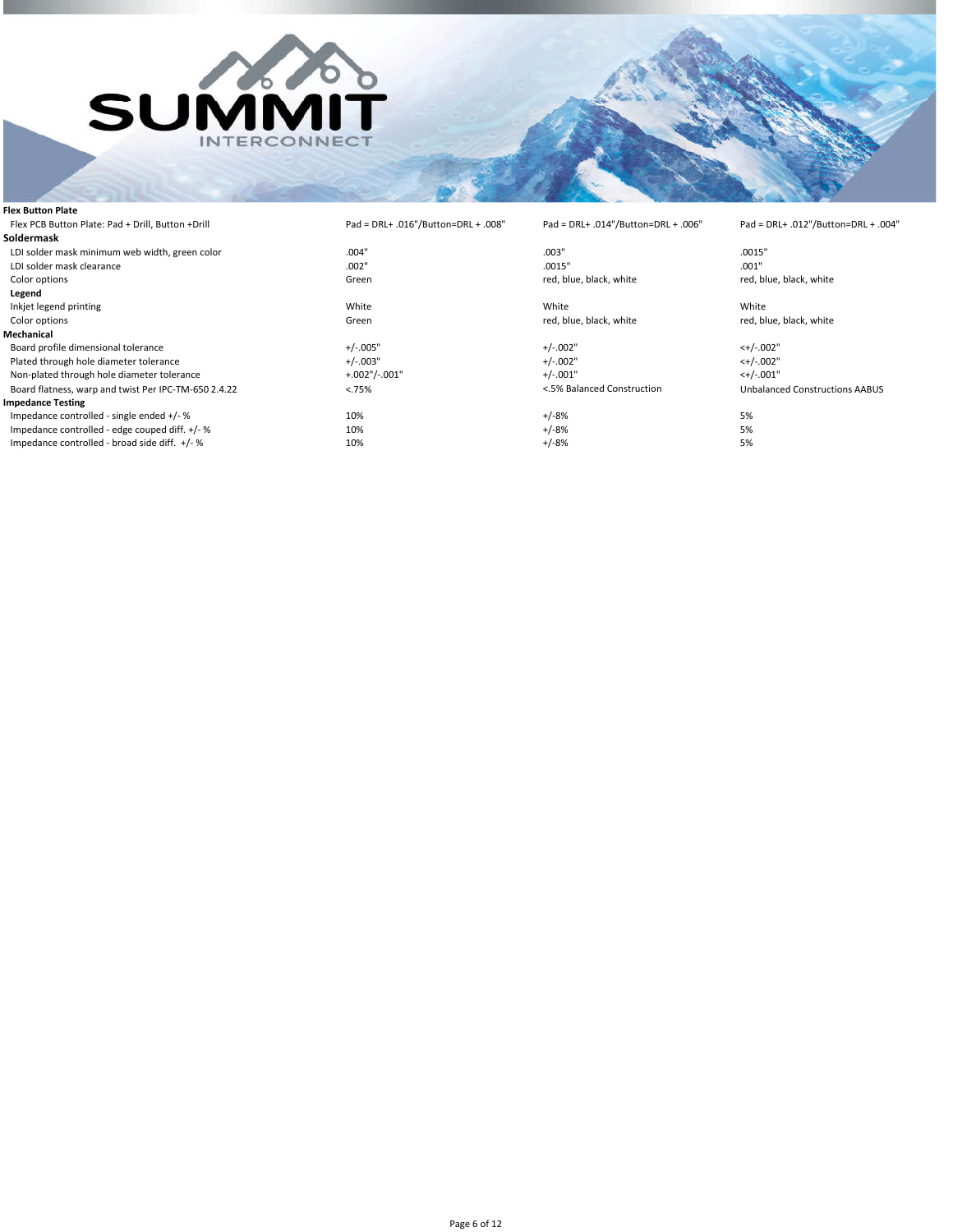



# **Orange**

### **Product types: rigid, advanced HDI, RF/Microwave, high-speed digital** Manufacturing Capabilities

| <b>Attribute</b>                                               | <b>Standard</b>           | <b>Advanced</b>           | <b>Emerging</b>             |
|----------------------------------------------------------------|---------------------------|---------------------------|-----------------------------|
| Lamination                                                     |                           |                           |                             |
| Layer count                                                    | $2 - 30$                  | $32 +$                    | $40+$                       |
| Minimum panel size                                             | 12x18                     |                           |                             |
| Maximum panel size                                             | 18x24, 21x24              | 20x26                     | 24x28                       |
| <b>HDI</b> layers                                              | $2 - 3$                   | $4 +$                     | $10+$                       |
| Sequential laminations                                         | $2 - 3$                   | $4+$                      | $10+$                       |
| Layer-to-layer registration                                    | .005"                     | .003"                     | .002"                       |
| Minimum board thickness, single/double sided                   | .020"                     | .006"                     | .004"                       |
| Maximum board thickness                                        | .250"                     | .250"                     | .300"                       |
| Minimum core thickness                                         | .003"                     | .001"                     | .001"                       |
| Minimum core thickness (BC, Kapton)                            | .002"                     | .001"                     | .0005"                      |
| Minimum prepreg fill                                           | .003"                     | .002"                     | < .002"                     |
| Drill                                                          |                           |                           |                             |
| Minimum drill diameter, mechanical drill                       | .0078"                    | .004"                     | .004"                       |
| Mechanical drill aspect ratio, unfilled                        | 10:1                      | 16:1                      | >20:1                       |
| Mechanical drill aspect ratio, filled                          | 8:1                       | 12:1                      | >12:1                       |
| Drill to metal (rigid)                                         | .010"                     | .007"                     | .00525"                     |
| Antipad diameter over drill size                               | $.020"$ +                 | $.016" +$                 | $.012"+$                    |
| Minimum class 2 annular ring, mechanical drill                 | .005"                     | .004"                     | < 0.004"                    |
| Minimum class 3 annular ring, mechanical drill                 | .007"                     | .006"                     | < 0.006"                    |
| Minimum drill diameter, laser micro via                        | $+.006"$                  | $+.004"$                  | $+.004"$                    |
| Microvia aspect ratio                                          | .6:1                      | .8:1                      | 1:1                         |
| Microvia capture pad / hole                                    | $+.006"$                  | $+.004"$                  | $+.004"$                    |
| Control depth drill tolerance                                  | Keep back .010" +/- .005" | Keep back .005" +/- .002" | >Keep back .004" +/- .0015" |
| Back drill, diameter over primary drill                        | .008"                     | .007"                     | < 0.007"                    |
| Back drill anti-pad, diameter over primary drill               | .016"                     | .014"                     | < 0.014"                    |
| <b>Etch Features</b>                                           |                           |                           |                             |
| Min copper foil - Internal                                     | $1/2$ oz                  | $3/8$ oz                  | $1/4$ oz                    |
| Max copper foil - Internal                                     | 2 oz                      | 3 oz                      | 3 oz                        |
| Min copper foil - External                                     | $3/8$ oz                  | $1/4$ oz                  | $1/4$ oz                    |
| Max copper foil - External                                     | 1 <sub>oz</sub>           | 2 oz                      | 2 oz                        |
| <b>Inner Layer Print and Etch</b>                              |                           |                           |                             |
| Minimum designed line width/spacing, 1/2 ounce foil            | .003"/.0035"              | .003"/.003"               | .002"/.002"                 |
| Minimum designed line width/spacing, 1 ounce foil              | .004/.004"                | .003"/.004"               | .0025/.0035"                |
| Minimum designed line width/spacing, 2 ounce foil              | .006"/.006"               | .005"/.005"               | .004"/.005"                 |
| Minimum designed line width/spacing, 3 ounce foil              | $.012$ " $/ .012$ "       | .010"/.010"               | .008"/.008"                 |
| <b>Plated External Layers</b>                                  |                           |                           |                             |
| Minimum designed line width/spacing, 1/4 ounce foil            | Not Standard              | Not Advanced              | $<.002$ "/.002"             |
| Minimum designed line width/spacing, 3/8 ounce foil            | .003"/.004"               | .003"/.003"               | .002"/.0025"                |
| Minimum designed line width/spacing, 1/2 ounce foil            | .004/.005"                | .003"/.004"               | .0025"/.0035"               |
| Minimum designed line width/spacing, 1 ounce foil              | .005"/.006"               | .004/.005"                | .0035"/.0045"               |
| Minimum designed line width/spacing, 2 ounce foil              | $.012$ "/.012"            | $.010$ "/.010"            | .008''/.008''               |
| Minimum designed line width/spacing, greater than 3 ounce foil |                           |                           | Requires engineering review |
| Copper fill to round feature spacing (donuts)                  | .006"                     | .005"                     | .005"                       |
| Soldermask                                                     |                           |                           |                             |
| LDI solder mask minimum web width, green color                 | .004"                     | .0035"                    | .003"                       |
| LDI solder mask clearance                                      | .003"                     | .0015"                    | .0015"                      |
| Color options                                                  | Green                     | red, blue, black, white   | red, blue, black, white     |
|                                                                |                           |                           |                             |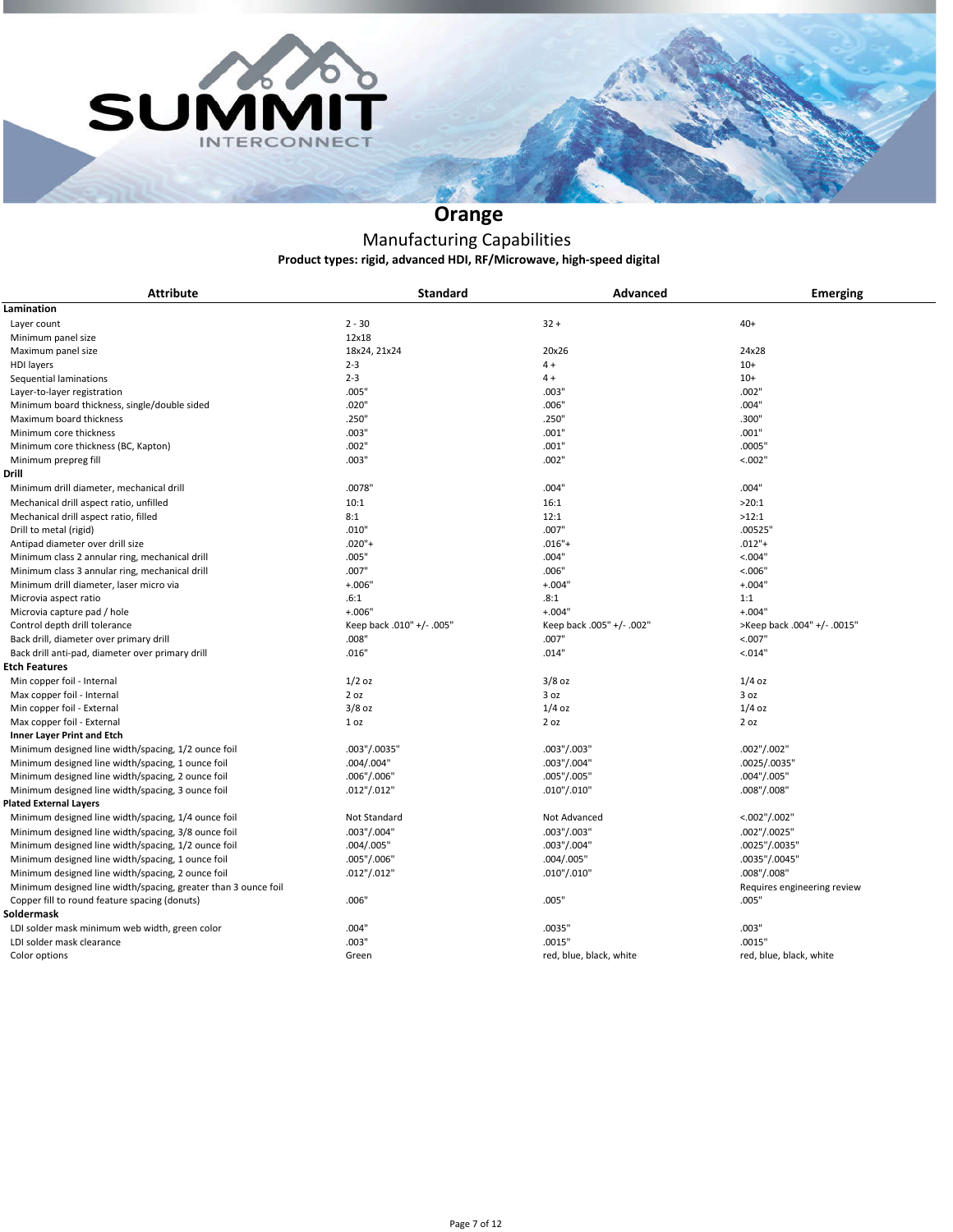



# **Orange**

#### **Product types: rigid, advanced HDI, RF/Microwave, high-speed digital** Manufacturing Capabilities

| <b>Attribute</b>                                     | <b>Standard</b>      | <b>Advanced</b>            | <b>Emerging</b>                       |
|------------------------------------------------------|----------------------|----------------------------|---------------------------------------|
| Legend                                               |                      |                            |                                       |
| Inkjet legend printing                               | White                | White                      | White                                 |
| Color options                                        | Green                | red, blue, black, white    | red, blue, black, white               |
| Mechanical                                           |                      |                            |                                       |
| Board profile dimensional tolerance                  | $+/-.005"$           | $+/-.002"$                 | $<+/-.002"$                           |
| Plated through hole diameter tolerance               | $+/-.003"$           | $+/-.002"$                 | $<+/-.002"$                           |
| Non-plated through hole diameter tolerance           | $+.002$ "/ $-.001$ " | $+/-.001"$                 | $<+/-.001"$                           |
| Board flatness, warp and twist Per IPC-TM-650 2.4.22 | < .75%               | <.5% Balanced Construction | <b>Unbalanced Constructions AABUS</b> |
| <b>Impedance Testing</b>                             |                      |                            |                                       |
| Impedance controlled - single ended +/- %            | 10%                  | 8%                         | 5%                                    |
| Impedance controlled - edge couped diff. +/- %       | 10%                  | 8%                         | 5%                                    |
| Impedance controlled - broad side diff. +/-%         | 10%                  | 8%                         | 5%                                    |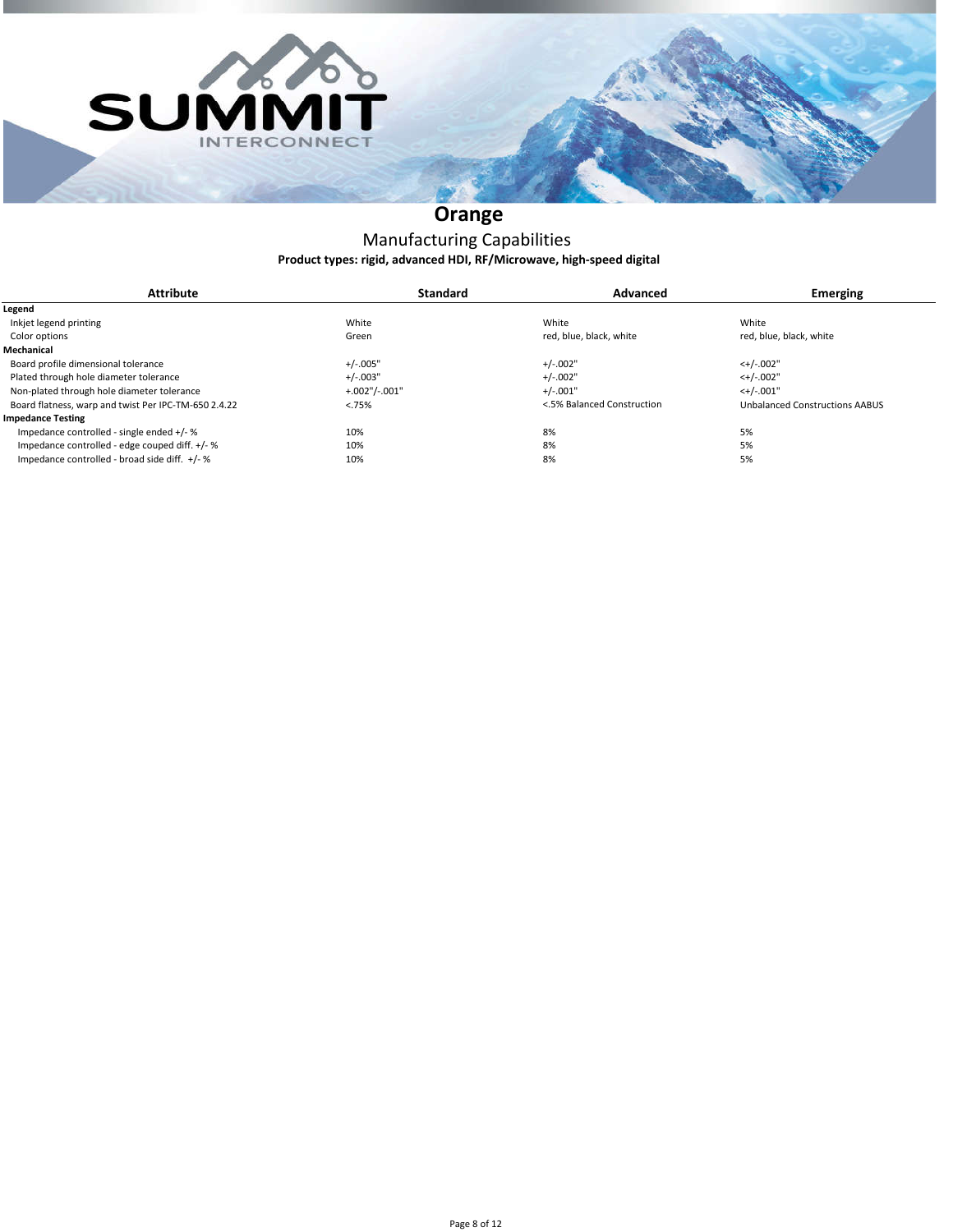



### **Santa Clara**

# Manufacturing Capabilities

**Product types: rigid, flex, rigid-flex, advanced HDI, high-speed digital**

| <b>Attribute</b>                                                                                                | <b>Standard</b>     | <b>Advanced</b> | <b>Emerging</b>                      |
|-----------------------------------------------------------------------------------------------------------------|---------------------|-----------------|--------------------------------------|
| Lamination                                                                                                      |                     |                 |                                      |
| Layer count                                                                                                     | $2 - 30$            | $32 +$          | >48                                  |
| Minimum panel size                                                                                              | 12x18               |                 |                                      |
| Maximum panel size                                                                                              | 18x24, 21x24        |                 | 24x30                                |
| <b>HDI</b> layers                                                                                               | $2 - 3$             | 4               | 8+ as permitted by laminate type     |
| Sequential laminations                                                                                          | $2 - 3$             | $\overline{4}$  | 8+ as permitted by laminate type     |
| Layer-to-layer registration                                                                                     | $+/-.005"$          | $+/-.003"$      | $+/-.002"$                           |
| Minimum board thickness, single/double sided                                                                    | .012"               | .005"           | .0005"                               |
| Maximum board thickness                                                                                         | .250"               | .275"           | .300"                                |
| Minimum core thickness                                                                                          | .001"               |                 | .0005"                               |
| Minimum core thickness (BC, Kapton)                                                                             | .002"               | .001"           | .0005"                               |
| Minimum prepreg fill                                                                                            | .003"               | .002"           | < .002"                              |
| Drill                                                                                                           |                     |                 |                                      |
| Minimum drill diameter, mechanical drill                                                                        | .006"               |                 | 0.004 .003"                          |
| Mechanical drill aspect ratio, unfilled                                                                         | 12:1                | 15:1            | up to 20:1                           |
| Mechanical drill aspect ratio, filled                                                                           | 10:1                | 11:1            | >11:1                                |
| Drill to metal (rigid)                                                                                          | .008"               | .007"           | .00525"                              |
| Drill to metal (flex)                                                                                           | .012"               | .010"           | .008"                                |
| Drill Edge to Rigid Flex Transition                                                                             | .100"               | .075"           | < 0.050"                             |
| Antipad diameter over drill size                                                                                | $.020"$ +           | .016"           | < 0.016"                             |
| Minimum class 2 annular ring, mechanical drill                                                                  | .005"               | .004"           | < 0.004"                             |
| Minimum class 3 annular ring, mechanical drill                                                                  | .007"               | .006"           | < 0.006"                             |
| Minimum drill diameter, laser micro via                                                                         | .004"               | .003"           | < 0.003"                             |
| Microvia aspect ratio                                                                                           | 0.6:1               | 0.7:1           | >0.7:1                               |
| Microvia capture pad / hole                                                                                     | $+.007"$            | $+.005"$        | $+.004"$                             |
| Control depth drill tolerance                                                                                   | $+/- .005"$         | $+/- .002"$     | $<+/-.002"$                          |
| Back drill, diameter over primary drill                                                                         | .008"               | .007"           | < 0.007"                             |
| Back drill anti-pad, diameter over primary drill                                                                | .015"               | .014"           | < 0.014"                             |
| Etch Features                                                                                                   |                     |                 |                                      |
| Min copper foil - Internal                                                                                      | $1/2$ oz            | $1/4$ oz        | $1/4$ oz                             |
| Max copper foil - Internal                                                                                      | 2 oz                | 4 oz            | 6 oz                                 |
| Min copper foil - External                                                                                      | $3/8$ oz            | $1/4$ oz        | $1/4$ oz                             |
| Max copper foil - External                                                                                      | 1 <sub>oz</sub>     | 3 oz            | >3 oz                                |
| Inner Layer Print and Etch                                                                                      |                     |                 |                                      |
| Minimum designed line width/spacing, 1/4 ounce foil                                                             | .0025"              | .002"           | < 0.02"                              |
| Minimum designed line width/spacing, 3/8 ounce foil                                                             | $.003$ " $/ .003$ " | .0025"/.003"    | $<.0025$ "/.002"                     |
| Minimum designed line width/spacing, 1/2 ounce foil                                                             | .004"/.004"         | .003"/.003"     | <.003/.003"                          |
| Minimum designed line width/spacing, 1 ounce foil                                                               | .005"/.005"         | .004"/.004"     | .0035"/.004"                         |
| Minimum designed line width/spacing, 2 ounce foil                                                               | $.008$ "/.008"      | .006"/.008"     | .006".006"                           |
| Minimum designed line width/spacing, 3 ounce foil                                                               | .010".010"          | .008"/.010"     | $.008$ "/.008"                       |
| <b>Plated External Layers</b>                                                                                   |                     |                 |                                      |
| Minimum designed line width/spacing, 1/4 ounce foil                                                             | .0025"/.003"        | .0025"/.0025    | .002".002"                           |
| Minimum designed line width/spacing, 3/8 ounce foil                                                             | .004"/.004"         | .003"/.003"     | .0025"/.003"                         |
| Minimum designed line width/spacing, 1/2 ounce foil                                                             | .005/.005"          | .004"/.004"     | .003"/.004"                          |
| Minimum designed line width/spacing, 1 ounce foil                                                               | .006''/.006''       | .005/.005"      | .004/.005"                           |
| Minimum designed line width/spacing, 2 ounce foil                                                               | $.012$ "/.012"      | .010"/.010"     | $.008$ "/.008"                       |
| Minimum designed line width/spacing, greater than 2 ounce foil<br>Copper fill to round feature spacing (donuts) | .006"               | .005"           | Requires engineering review<br>.005" |
|                                                                                                                 |                     |                 |                                      |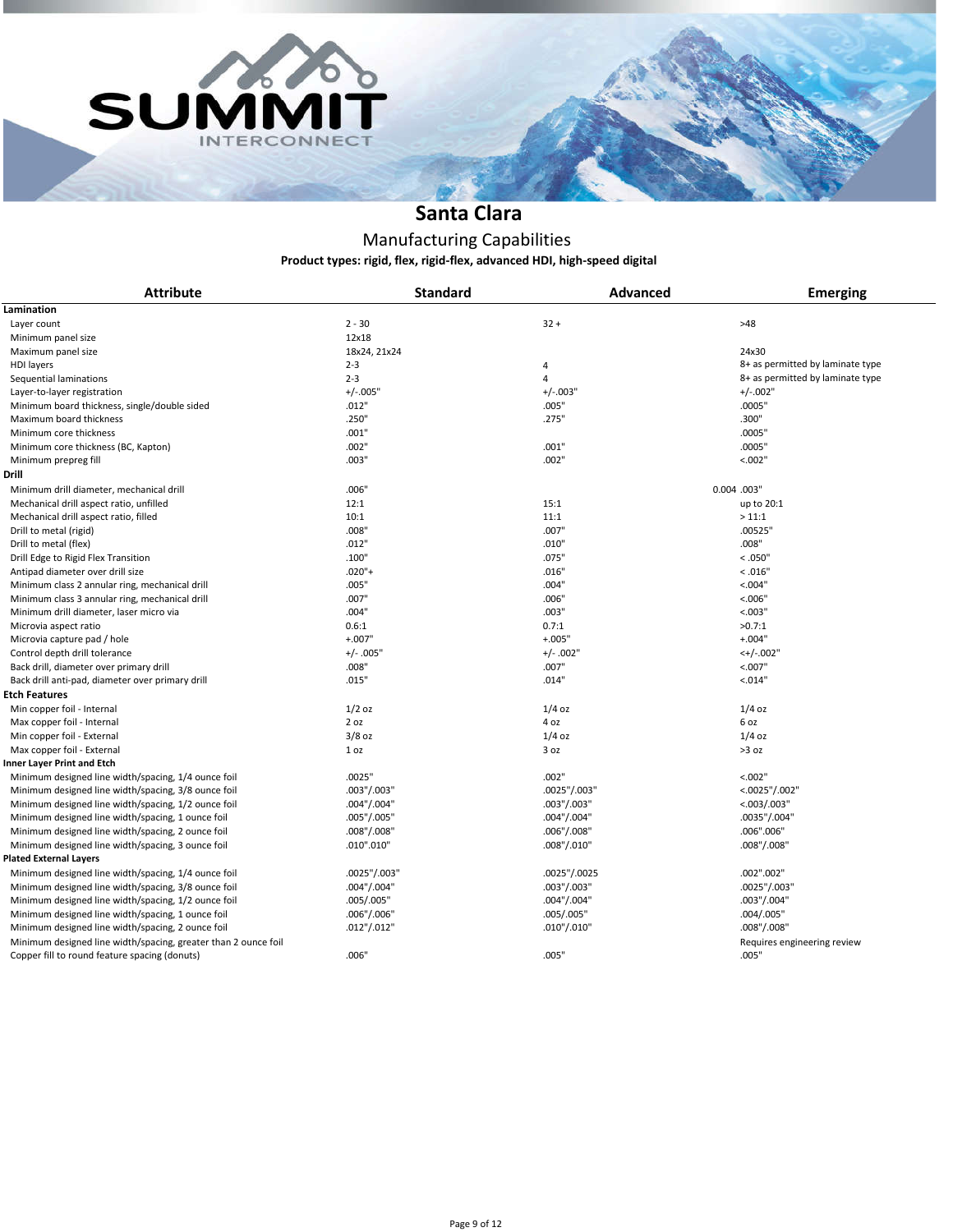



### **Santa Clara**

### Manufacturing Capabilities **Product types: rigid, flex, rigid-flex, advanced HDI, high-speed digital**

| <b>Attribute</b>                                     | <b>Standard</b>                     | Advanced                            | <b>Emerging</b>                       |
|------------------------------------------------------|-------------------------------------|-------------------------------------|---------------------------------------|
| <b>Flex Button Plate</b>                             |                                     |                                     |                                       |
| Flex PCB Button Plate: Pad + Drill, Button +Drill    | Pad = DRL+ .016"/Button=DRL + .008" | Pad = DRL+ .014"/Button=DRL + .006" | Pad = DRL+ .012"/Button=DRL + .004"   |
| Soldermask                                           |                                     |                                     |                                       |
|                                                      |                                     |                                     |                                       |
| LDI solder mask minimum web width, green color       | .004"                               | .003"                               | less than .003"                       |
| LDI solder mask clearance                            | $+/-.002"$                          | $+/-0015"$                          | less than +/-.0015"                   |
| Color options                                        | Green                               | red, blue, black, white             | red, blue, black, white               |
| Legend                                               |                                     |                                     |                                       |
| Inkjet legend printing                               | White                               | White                               | White                                 |
| Color options                                        | Green                               | red, blue, black, white             | red, blue, black, white               |
| Mechanical                                           |                                     |                                     |                                       |
| Board profile dimensional tolerance                  | $+/-.005"$                          | $+/-.002"$                          | $<+/-.002"$                           |
| Plated through hole diameter tolerance               | $+/-.003"$                          | $+/-.002"$                          | $<+/-.002"$                           |
| Non-plated through hole diameter tolerance           | $+.002$ "/ $-.001$ "                | $+/-.001"$                          | $<+/-.001"$                           |
| Board flatness, warp and twist Per IPC-TM-650 2.4.22 | < .75%                              | <.5% Balanced Construction          | <b>Unbalanced Constructions AABUS</b> |
| <b>Impedance Testing</b>                             |                                     |                                     |                                       |
| Impedance controlled - single ended +/- %            | $+/-10%$                            | $+/-5%$                             | $<+/- 5%$                             |
| Impedance controlled - edge couped diff. +/- %       | $+/-10%$                            | $+/-8%$                             | $<+/- 5%$                             |
| Impedance controlled - broad side diff. +/- %        | $+/-10%$                            | $+/-8%$                             | $<+/- 5%$                             |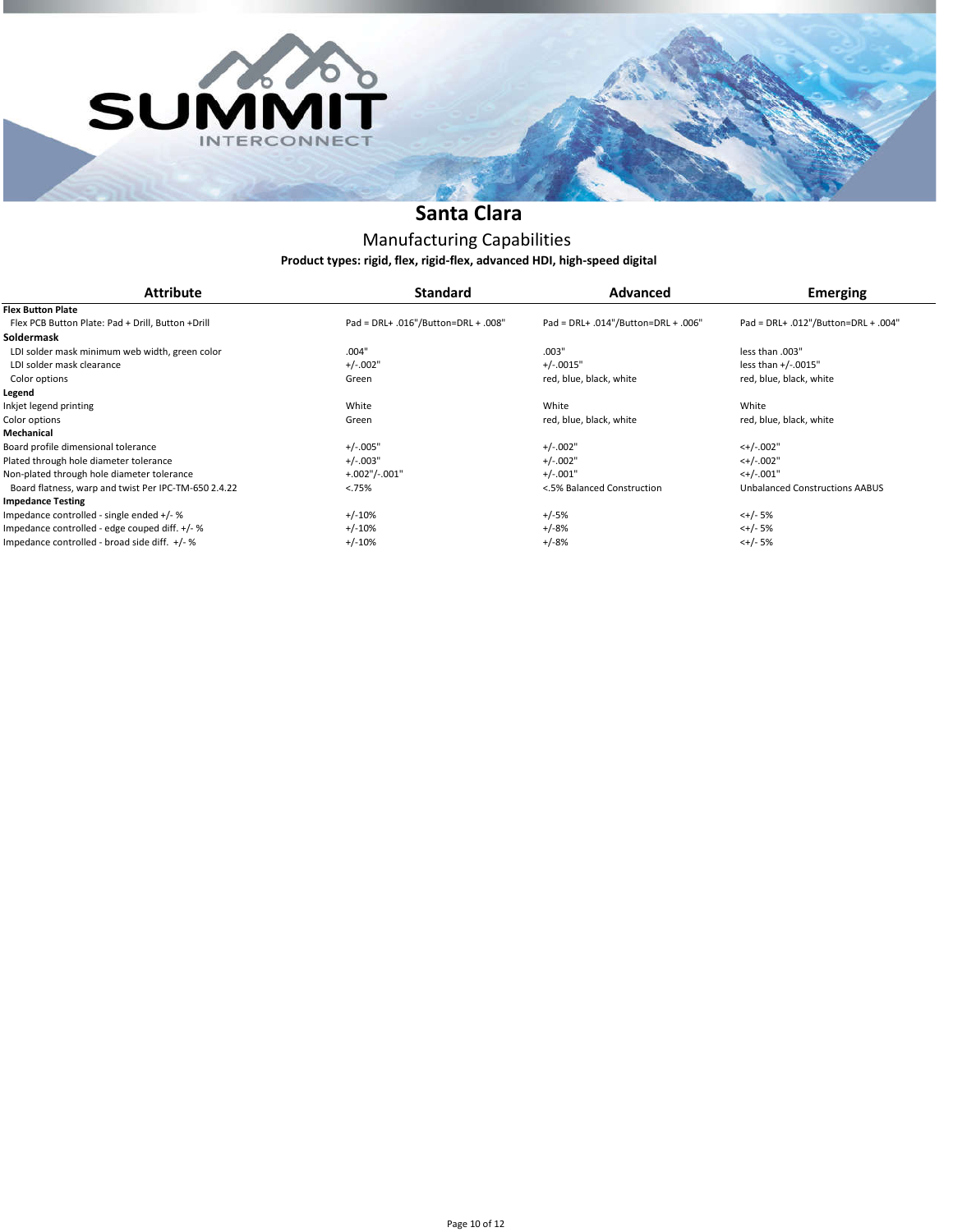



# **Toronto**

#### **Product types: rigid, RF/microwave, thermal management** Manufacturing Capabilities

| <b>Attribute</b>                                               | <b>Standard</b>           | Advanced                  | <b>Emerging</b>             |
|----------------------------------------------------------------|---------------------------|---------------------------|-----------------------------|
| Lamination                                                     |                           |                           |                             |
| Layer count                                                    | $2 - 24$                  | 24-30                     | $30+$                       |
| Minimum panel size                                             | $12 \times 18$            |                           |                             |
| Maximum panel size                                             | 18 x 24                   | 24 x 28                   |                             |
| <b>HDI</b> layers                                              | $2 - 3$                   | 4                         | 4                           |
| Sequential laminations                                         | $2 - 3$                   | 4                         | $4+$                        |
| Layer-to-layer registration                                    | .005"                     | .003"                     | .002"                       |
| Minimum board thickness, single/double sided                   | .020"                     | .005"                     | .004"                       |
| Maximum board thickness                                        | .220"                     | .300"                     | .300"                       |
| Minimum core thickness                                         | .003"                     | .001"                     | .001"                       |
| Minimum core thickness (BC, Kapton)                            | .002"                     | .001"                     | .0005"                      |
| Minimum prepreg fill                                           | .003"                     | .002"                     | .001"                       |
| Drill                                                          |                           |                           |                             |
| Minimum drill diameter, mechanical drill                       | .0078"                    | .004"                     | .004"                       |
| Mechanical drill aspect ratio, unfilled                        | 8:1                       | 30:1                      | 30:1                        |
| Mechanical drill aspect ratio, filled                          | 8:1                       | 12:1                      | >12:1                       |
|                                                                | .010"                     | .007"                     | .00525"                     |
| Drill to metal (rigid)                                         | .010"                     | .007"                     | .00525"                     |
| Drill to metal (flex)                                          |                           |                           |                             |
| Drill Edge to Rigid Flex Transition                            | .100"                     | .075"                     | .050"                       |
| Antipad diameter over drill size                               | $.020"$ +                 | $.016'' +$                | .012"                       |
| Minimum class 2 annular ring, mechanical drill                 | .005"                     | .004"                     | < 0.04"                     |
| Minimum class 3 annular ring, mechanical drill                 | .007"                     | .006"                     | < 0.006'                    |
| Minimum drill diameter, laser micro via                        | .006"                     | .004"                     | .003"                       |
| Microvia aspect ratio                                          | .6:1                      | .7:1                      | 1:1                         |
| Microvia capture pad / hole                                    | $+.006"$                  | $+.005"$                  | $+.004"$                    |
| Control depth drill tolerance                                  | Keep back .010" +/- .005" | Keep back .005" +/- .002" | Keep back .004" +/- .002"   |
| Back drill, diameter over primary drill                        | .008"                     | .007"                     | < 0.007"                    |
| Back drill anti-pad, diameter over primary drill               | .016"                     | .014"                     | < 0.014"                    |
| Etch Features                                                  |                           |                           |                             |
| Min copper foil - Internal                                     | $1/2$ oz                  | $1/4$ oz                  | $1/4$ oz                    |
| Max copper foil - Internal                                     | 3 <sub>oz</sub>           | 4 oz                      | 4 oz                        |
| Min copper foil - External                                     | $3/8$ oz                  | $1/4$ oz                  | $1/4$ oz                    |
| Max copper foil - External                                     | 3 oz                      | 4 oz                      | 4 oz                        |
| Inner Layer Print and Etch                                     |                           |                           |                             |
| Minimum designed line width/spacing, 1/4 ounce foil            | Not Standard              | Not Standard              | Not Standard                |
| Minimum designed line width/spacing, 3/8 ounce foil            | Not Standard              | Not Standard              | Not Standard                |
| Minimum designed line width/spacing, 1/2 ounce foil            | .004"/.004"               | .002"/.0025"              | .002"/.0025"                |
| Minimum designed line width/spacing, 1 ounce foil              | .005/.005"                | .004"/.004"               | .0035"/.004"                |
| Minimum designed line width/spacing, 2 ounce foil              | .006''/.006''             | .005"/.006"               | .0045"/.006"                |
| Minimum designed line width/spacing, 3 ounce foil              | Not Standard              | Not Standard              | Not Standard                |
| <b>Plated External Layers</b>                                  |                           |                           |                             |
| Minimum designed line width/spacing, 1/4 ounce foil            | Not Standard              | Not Standard              | $<.0025$ "/.003"            |
| Minimum designed line width/spacing, 3/8 ounce foil            | .004"/.004"               | .003''/.003''             | .0025"/.003"                |
| Minimum designed line width/spacing, 1/2 ounce foil            | .005/.005"                | .004"/.004"               | .0035"/.004"                |
| Minimum designed line width/spacing, 1 ounce foil              | .006''/.006''             | .005/.005"                | .0045"/.005"                |
| Minimum designed line width/spacing, 2 ounce foil              | $.012$ "/.012"            | $.010$ "/.010"            | .008"/.008"                 |
| Minimum designed line width/spacing, greater than 3 ounce foil |                           |                           | Requires engineering review |
| Copper fill to round feature spacing (donuts)                  | .006"                     | .005"                     | .005"                       |